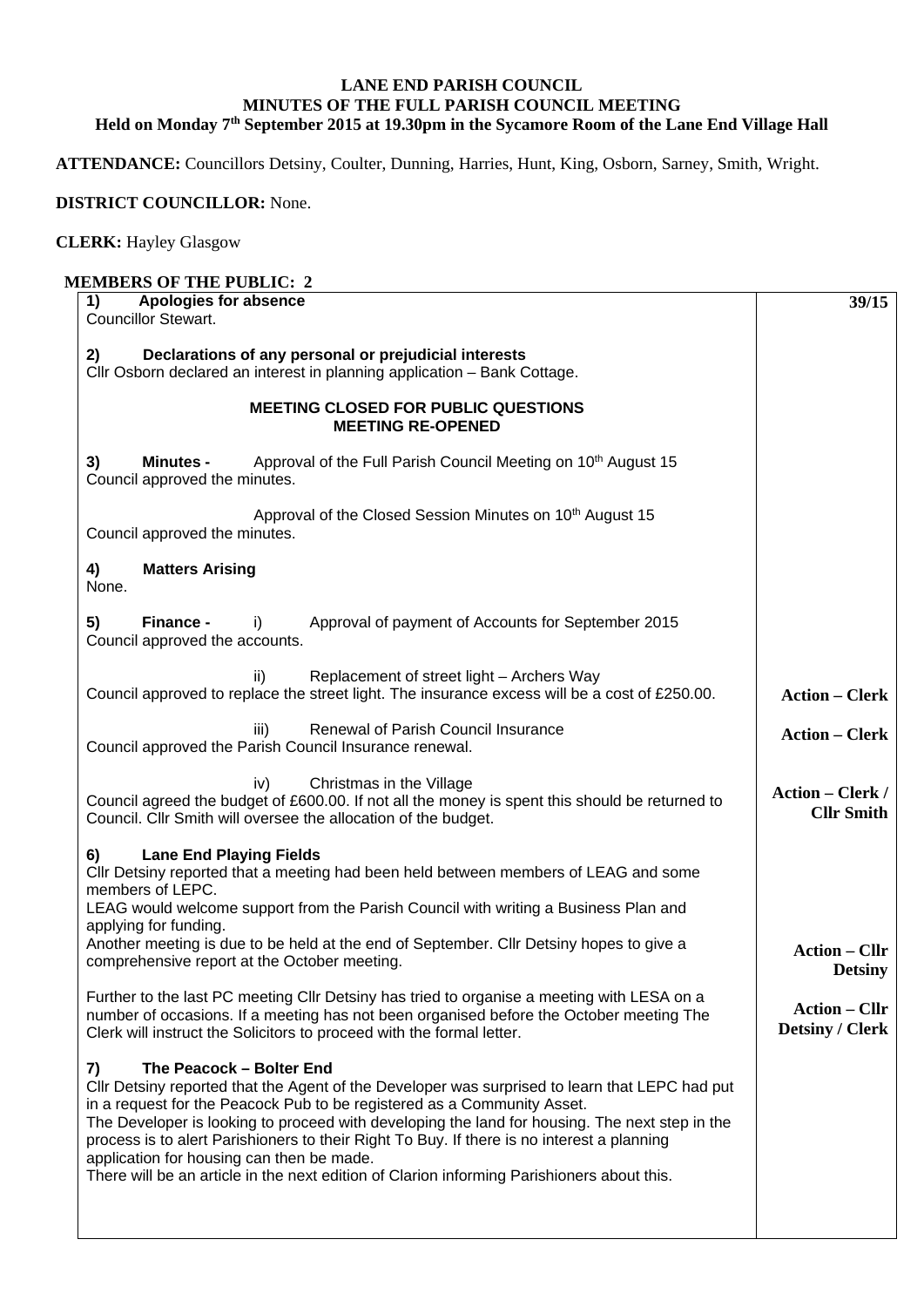|                                                                                                                                                                                                                                                                                                                                                                                                                                                                                |                                                      |                                                                                                                                                                                                                                                                                                                                                                                                                                                                  | 40/15                 |  |
|--------------------------------------------------------------------------------------------------------------------------------------------------------------------------------------------------------------------------------------------------------------------------------------------------------------------------------------------------------------------------------------------------------------------------------------------------------------------------------|------------------------------------------------------|------------------------------------------------------------------------------------------------------------------------------------------------------------------------------------------------------------------------------------------------------------------------------------------------------------------------------------------------------------------------------------------------------------------------------------------------------------------|-----------------------|--|
| 8)<br><b>Finings Road Car Park</b><br>Cllr Detsiny reported that WDC has informed LEPC that they still haven't got all of the estimates<br>to carry out works on the car park. WDC then have to take the proposal in front of their<br>Committee to confirm that spending the money meets their Financial criteria.                                                                                                                                                            |                                                      |                                                                                                                                                                                                                                                                                                                                                                                                                                                                  |                       |  |
| Cllr Osborn requested that LEPC must also be given a plan of the car park and the area being<br>devolved.                                                                                                                                                                                                                                                                                                                                                                      |                                                      |                                                                                                                                                                                                                                                                                                                                                                                                                                                                  |                       |  |
| <b>Community Transport</b><br>9)<br>The LAF makes money available to Parish Councils for local priorities. LEPC agreed at the last<br>meeting to put in a bid for transport from Lane End to Marlow.<br>The LAF has asked that any decision is deferred until their next meeting in order to get input<br>from other PC's.<br>CIIr Detsiny suggested that CIIr King attends the LAF. CIIr King will also have another discussion<br>with BCC regarding local transport issues. | <b>Action – Cllrs</b><br>Detsiny / King              |                                                                                                                                                                                                                                                                                                                                                                                                                                                                  |                       |  |
| 10)<br><b>Clerk's report</b><br>Council noted the report.                                                                                                                                                                                                                                                                                                                                                                                                                      | <b>Action - Clerk</b>                                |                                                                                                                                                                                                                                                                                                                                                                                                                                                                  |                       |  |
| 11)<br><b>Invitations to Meetings, Correspondence &amp; Reports received</b><br>Council noted the report.                                                                                                                                                                                                                                                                                                                                                                      | <b>Action – Clerk</b>                                |                                                                                                                                                                                                                                                                                                                                                                                                                                                                  |                       |  |
| 12)<br><b>Matters raised by Councillors</b><br>Cllr Sarney reported that cars parked along Beech Avenue are blocking the pavement and<br>wheelchair users or pushchairs would struggle to use the footpath. Clerk to contact the local                                                                                                                                                                                                                                         | <b>Action – Clerk</b>                                |                                                                                                                                                                                                                                                                                                                                                                                                                                                                  |                       |  |
| Police and also BCC regarding this issue.<br>CIIr Smith encouraged other Councillors to attend the WDALC Training Events. The Clerk will<br>issue Councillors a list of any upcoming training courses.<br>Cllr Coulter reported he had a meeting with WDC regarding footpath 25. There are a number of                                                                                                                                                                         | <b>Action - Clerk</b>                                |                                                                                                                                                                                                                                                                                                                                                                                                                                                                  |                       |  |
| issues regarding fencing that WDC will ensure the developers correct by Autumn.<br>CIIr Detsiny reported that Ashill Development are going to apply to put up residential properties<br>instead of commercial properties after failing to find anyone interested in the commercial<br>properties. Cllr Coulter and Detsiny will meet with Ashill Development and discuss their<br>proposals for further housing on the site.                                                   | <b>Action – Cllrs</b><br>Detsiny /<br>Coulter        |                                                                                                                                                                                                                                                                                                                                                                                                                                                                  |                       |  |
| Cllr Osborn asked if the Clerk can request Shanley to remove the fencing laid on Ditchfield<br>Common.                                                                                                                                                                                                                                                                                                                                                                         | <b>Action - Clerk</b>                                |                                                                                                                                                                                                                                                                                                                                                                                                                                                                  |                       |  |
| The Clerk will also ask when further details will be given about the specification of the path from<br>Ditchfield Common to the new Development.                                                                                                                                                                                                                                                                                                                               | <b>Action Clerk</b>                                  |                                                                                                                                                                                                                                                                                                                                                                                                                                                                  |                       |  |
| 13)<br><b>Decisions and Appeals</b>                                                                                                                                                                                                                                                                                                                                                                                                                                            |                                                      | Planning: To consider new applications and receive Wycombe District Council                                                                                                                                                                                                                                                                                                                                                                                      | <b>Action - Clerk</b> |  |
| <b>New Applications</b>                                                                                                                                                                                                                                                                                                                                                                                                                                                        |                                                      |                                                                                                                                                                                                                                                                                                                                                                                                                                                                  |                       |  |
| 15/07261/TPO                                                                                                                                                                                                                                                                                                                                                                                                                                                                   | HTS Management<br>Centre Church Road<br>Lane End     | Thin reduce Holm Oak by 15% to alleviate strain on<br>potentially weak primary union and reduce to give 2<br>metres clearance from building; crown lift Oak 0705 to 4<br>metres from ground level by removing to source 1st<br>lowest lateral, approximately 7 inches diameter and 3<br>secondary laterals, approximately 3 inches diameter to<br>avoid contact with proposed development; fell Horse<br>Chestnut T9 to ground level<br>Refer to tree specialist |                       |  |
| 15/07225/FUL                                                                                                                                                                                                                                                                                                                                                                                                                                                                   | Watercroft Cottage<br>Watercroft Lane<br>Cadmore End | Householder application for construction of x1 front and<br>x1 rear dormer windows, rebuilding of covered area and<br>porch, construction of swimming pool and detached pool<br>house<br>No objection                                                                                                                                                                                                                                                            |                       |  |
| 15/07161/FUL                                                                                                                                                                                                                                                                                                                                                                                                                                                                   | The Old Methodist<br>Church The Row<br>Lane End      | Householder application for replacement of existing<br>timber framed single glazed windows with new energy<br>efficient double glazed timber framed windows to match<br>existing, provision of two conservation skylights and<br>internal changes to provide new staircase<br>No objection                                                                                                                                                                       |                       |  |
| 15/07124/FUL                                                                                                                                                                                                                                                                                                                                                                                                                                                                   | The Old Ship Marlow<br>Road Cadmore End              | Change of use of land adjacent to the Old Ship Public<br>House from equestrian to Use Class A4 (Drinking                                                                                                                                                                                                                                                                                                                                                         |                       |  |